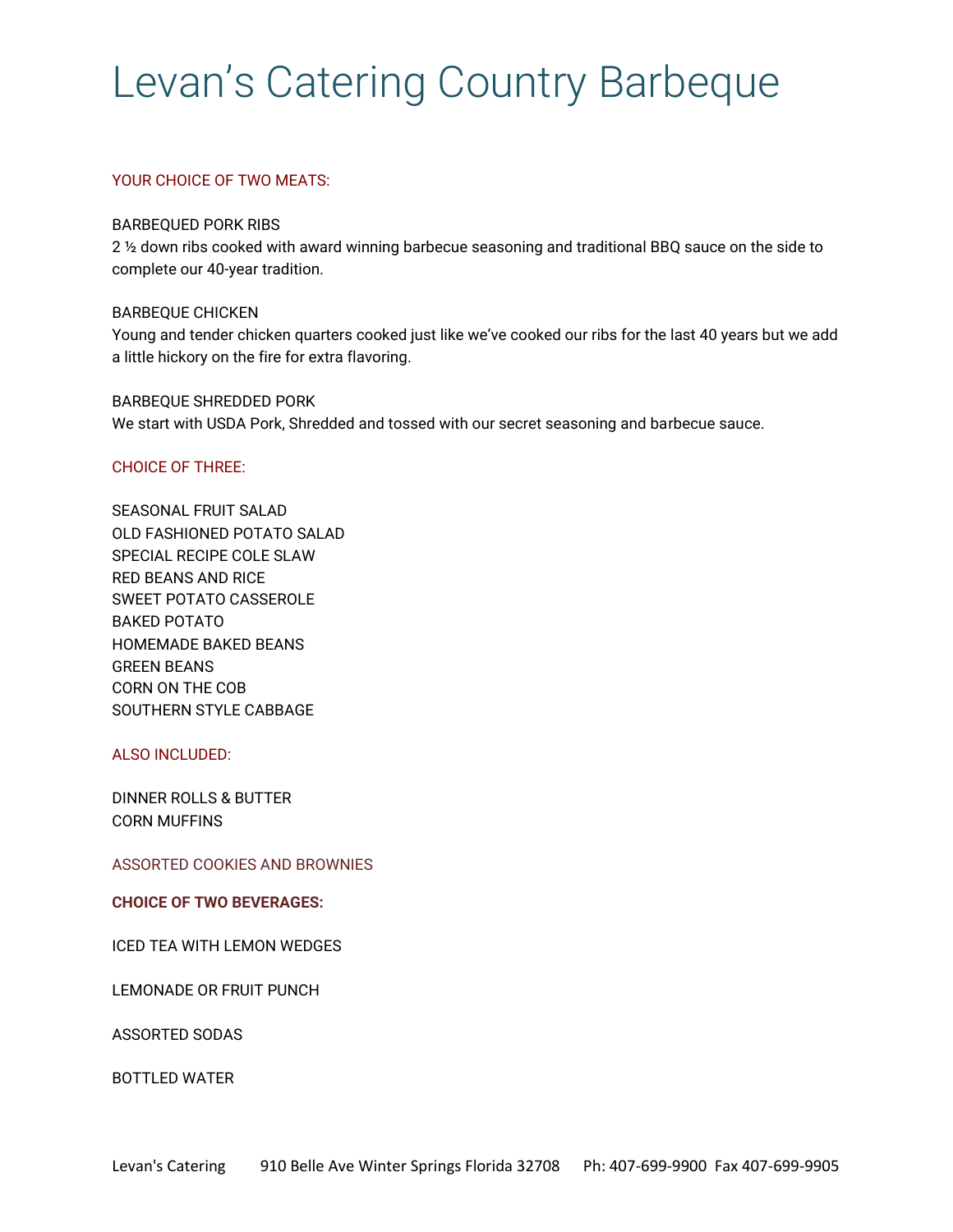Carrot Cake Our secret recipe carrot cake, the best you will ever have, layered with Italian butter cream.

Yellow Cake Yellow cake with white, Italian butter cream.

Chocolate Cake Rich chocolate cake layered with luscious chocolate frosting.

White Cake Tender layers of white cake layered with Italian butter cream.

Apple Lattice Fresh, juicy apples in a golden, flaky open-weave pie crust.

Blueberry Delicious blueberries set in a delicate open-weave pie crust.

Cherry A tender open-weave pie crust filled with sweet, mouthwatering cherries.

Peach Sweet, juicy peaches in a golden, flaky open-weave crust.

# **STAFF**

\$100-\$150 Per Staff Member(Based on Event Requirements) Appropriately Attired Serving Personnel. Our Skilled Staff Will Oversee All Elements of Service for the Day. We Will Provide an Event Managers, Waiters, Chefs. (Number of Servers Dependent Upon Final Guarantee.)

# PRICE

Average price \$14.95 per person plus 19% service charge and applicable Florida state sales tax. Actual price based on selections. Speak with your coordinator and allow them to provide you with a custom quote.

Service Table Linen included in Price

Guest Table Linen Additional Charge

\_\_\_\_\_\_\_\_\_\_\_\_\_\_\_\_\_\_\_\_\_\_\_\_\_\_\_\_\_\_\_\_\_\_\_\_\_\_\_\_